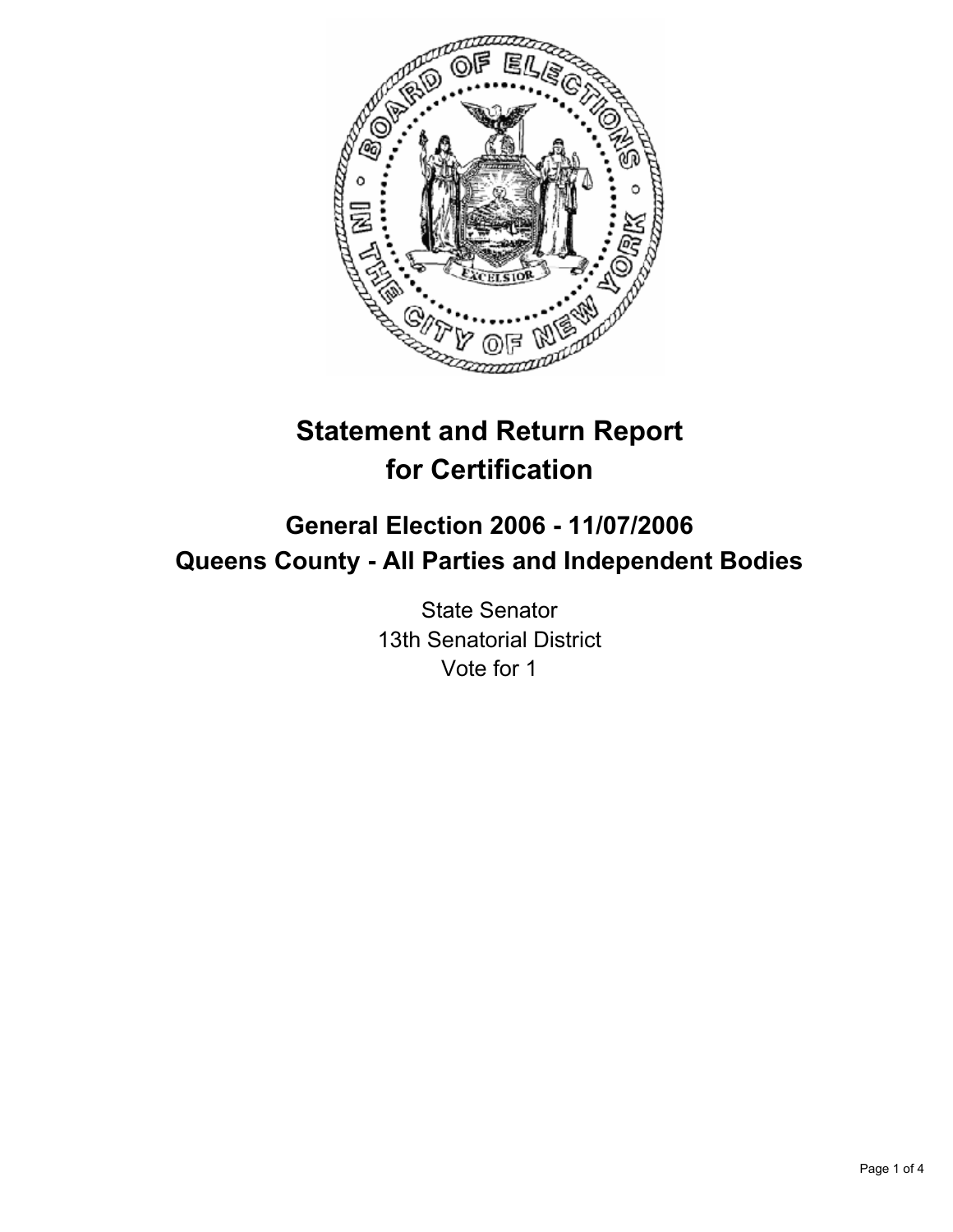

#### **Assembly District 34**

| <b>PUBLIC COUNTER</b>                         | 11,742 |  |
|-----------------------------------------------|--------|--|
| <b>EMERGENCY</b>                              | 49     |  |
| ABSENTEE/MILITARY                             | 171    |  |
| <b>AFFIDAVIT</b>                              | 200    |  |
| <b>Total Ballots</b>                          | 12,233 |  |
| JOHN D SABINI (DEMOCRATIC)                    | 8,148  |  |
| JOHN D SABINI (INDEPENDENCE)                  | 383    |  |
| ANNE PAOLUCCI (WRITE-IN)                      |        |  |
| JOHN NICOLOSI (WRITE-IN)                      |        |  |
| LARRY HOGUE (THE WILDMAN OF 96 ST) (WRITE-IN) |        |  |
| SUPER WOMAN (WRITE-IN)                        |        |  |
| <b>Total Votes</b>                            | 8,535  |  |
| Unrecorded                                    | 3.698  |  |

**Assembly District 35**

| PUBLIC COUNTER               | 9,706  |
|------------------------------|--------|
| <b>EMERGENCY</b>             | 0      |
| ABSENTEE/MILITARY            | 208    |
| AFFIDAVIT                    | 143    |
| <b>Total Ballots</b>         | 10,084 |
| JOHN D SABINI (DEMOCRATIC)   | 6,836  |
| JOHN D SABINI (INDEPENDENCE) | 225    |
| <b>Total Votes</b>           | 7,061  |
| Unrecorded                   | 3.023  |

**Assembly District 36**

| PUBLIC COUNTER               | 70 |
|------------------------------|----|
| <b>EMERGENCY</b>             | U  |
| ABSENTEE/MILITARY            |    |
| <b>AFFIDAVIT</b>             | 0  |
| <b>Total Ballots</b>         | 72 |
| JOHN D SABINI (DEMOCRATIC)   | 50 |
| JOHN D SABINI (INDEPENDENCE) | າ  |
| <b>Total Votes</b>           | 52 |
| Unrecorded                   | 20 |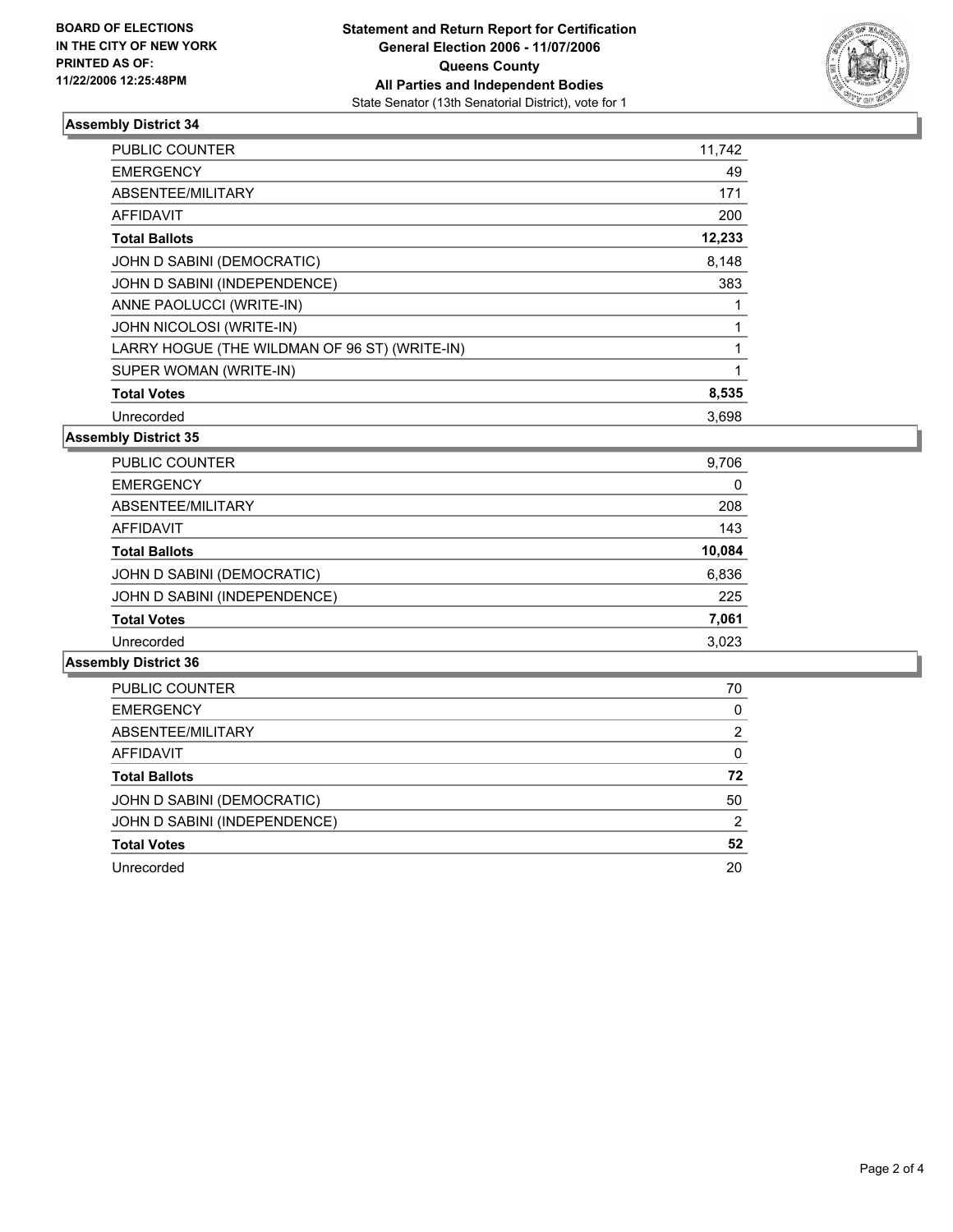

### **Assembly District 39**

| <b>PUBLIC COUNTER</b>        | 9,938  |
|------------------------------|--------|
| <b>EMERGENCY</b>             | 49     |
| ABSENTEE/MILITARY            | 121    |
| AFFIDAVIT                    | 180    |
| <b>Total Ballots</b>         | 10,329 |
| JOHN D SABINI (DEMOCRATIC)   | 6,445  |
| JOHN D SABINI (INDEPENDENCE) | 247    |
| <b>BUGS BUNNY (WRITE-IN)</b> |        |
| HIRAM MONSERAT (WRITE-IN)    |        |
| JOSE G. NEGRON (WRITE-IN)    |        |
| <b>Total Votes</b>           | 6,695  |
| Unrecorded                   | 3,634  |